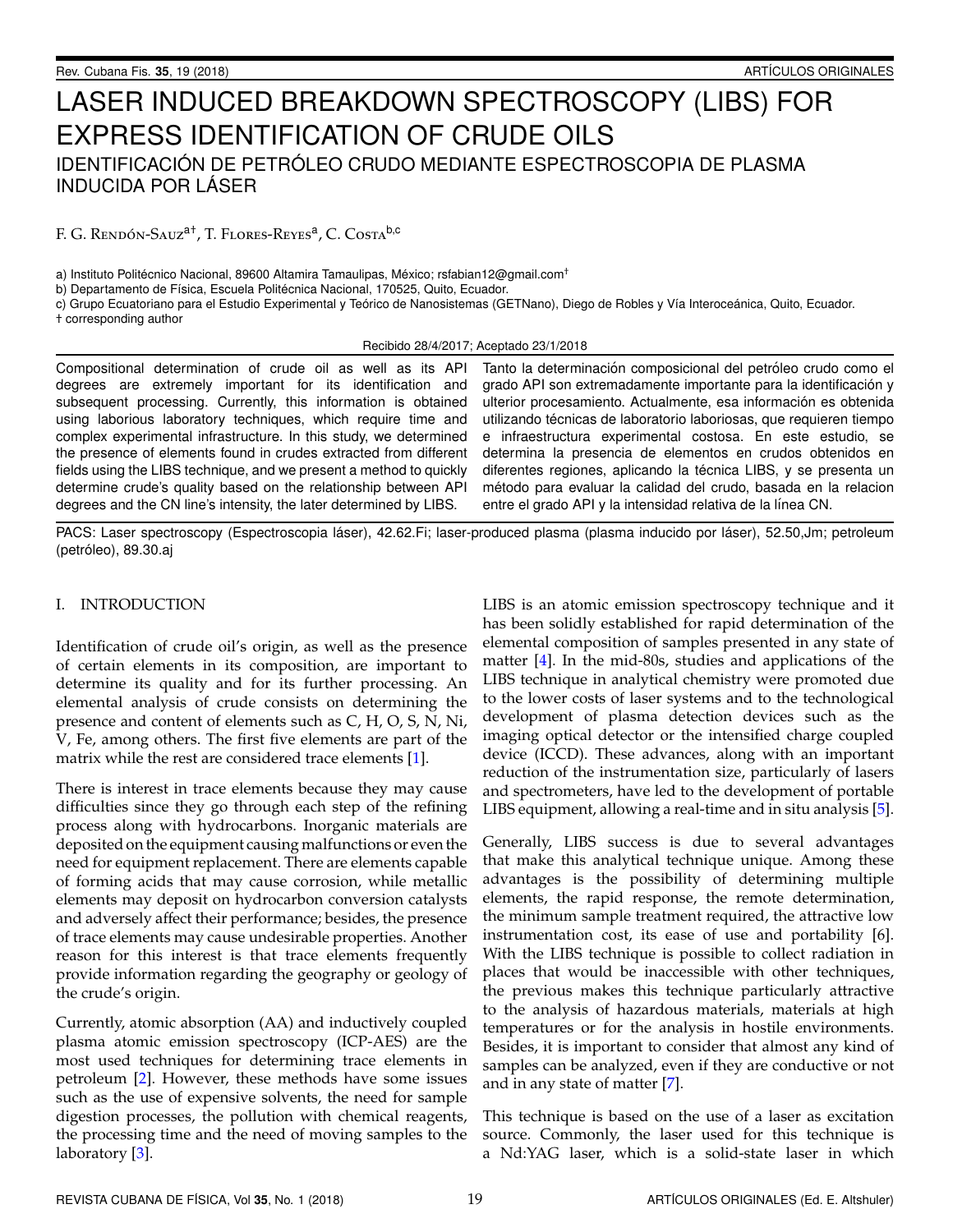the active medium is a transparent crystal, this crystal is doped with a small quantity of ionized neodymium which provides the lasing activity and optical pumping using a flash lamp. The laser pulse, focused on the sample, causes a dielectric breakdown of the sample without physical contact, producing a partially ionized gas known as plasma. Capturing the light emitted by the plasma allows the species detection.

However, the LIBS technique also presents some difficulties, for example, when used to analyze liquid matrices [\[8\]](#page-4-6), because of the splashing effect that would affect the focal length of the laser beam, decreasing reproducibility and analysis sensitivity [\[9\]](#page-4-7). Despite this, there is a marked interest in applying this technique to liquid samples to have in situ multi elemental analyses, this has great relevance to environmental control and safety [\[10\]](#page-4-8). For this reason, there have been several proposals to improve the LIBS's analytical performance in liquid matrices [\[11\]](#page-4-9), including nebulizer systems [\[12\]](#page-4-10), double-pulse configurations [\[13\]](#page-4-11), pre-concentrate systems [\[14\]](#page-4-12), etc.

In this study, crude oil samples from Saudi Arabia, Algeria, the North Sea, Mexico and Venezuela were analyzed using LIBS. These samples had 34, 44, 38, 22 and 31 API (American Petroleum Institute degrees) respectively, in order to identify trace elements among hydrocarbons depending on the region where the samples were extracted from. Also, a calibration curve was made based on the relative intensity of the CN band and the API degree. Such correlation can be used to determine in situ the API degree of a certain unidentified sample.

#### II. EXPERIMENTAL DEVELOPMENT

#### *II.1. Sample*

Petroleum is a complex mixture containing hydrocarbons, small amounts of organic compounds such as sulfur and nitrogen, and small amounts of inorganic substances and metals. A crude elemental analysis consists in determining the presence and content of C, H, O, S, N, Ni, V, Fe, Na, Ca, K, etc. From the former elements, the first five ones are part of the matrix while the rest are considered trace elements [\[15\]](#page-4-13).

In this study, we used crude oil samples from 5 regions located in 3 different continents. Every sample was provided by the Mexican Petroleum Institute (IMP). The sample's API degrees and its composition were known.

API degrees are relevant because they are intensity markers, which is a primordial aspect of establishing the crude's price and subsequent processing. Table [1](#page-1-0) shows the classification of crude types according to its API degrees [\[16\]](#page-4-14).

The samples were heated for 60 minutes with ultrasonic vibration at 65◦C using a Branson 1510 ultrasonic equipment. This was done in order to obtain better emission spectra with well-defined spectral lines and a better signal-noise relation, as well as to reduce the splashing effect. Afterwards, the sample was placed on Macherey-Nagel MN615 absorbent

paper with 0.16 mm thickness. Using absorbent paper as a sample holder allows additional liquid absorption and homogenizes the sample's geometry, facilitating the laser's impingement.

<span id="page-1-0"></span>

|  |  | Table 1. Crude oil classification according API gravity. |  |
|--|--|----------------------------------------------------------|--|
|  |  |                                                          |  |

| Crude       | API degrees $(°)$ |
|-------------|-------------------|
| Extra heavy | Less than 1       |
| Medium      | $22.0 - 29.9$     |
| Light       | 30.0-39.9         |
| Super light | From 40 on        |

### *II.2. Experimental Set-Up*

Fig. [1](#page-1-1) shows a diagram of the experimental set-up. We used a LIBS 2000+ supplied by Ocean Optics, with a Nd:YAG laser which emits shots at a wavelength of 1064 nm with an adjustable energy of up to 250 mJ per shot and a pulse width of 8 ns. This system has a delay generator and a maximum pulse repetition frequency of 20 Hz. The detection system is a modular system including seven HR2000 spectrometers with resolution of 0.065 nm and 2048 pixels to sequentially cover a total spectral range of 200-980 nm.

The conditions in this study were the following: the energy of 239 mJ per shot, a 2 νs delay between the pulse and the reading to minimize the electronic background. The laser beam is focused through a lens with a focal distance of 7 cm. The plasma emission is collected and conveyed to the spectrometer through an optical fiber placed 3 cm from the sample in a 45<sup>°</sup> angle.

<span id="page-1-1"></span>

Figure 1. Schematic diagram of the experimental set up.

## *II.3. Spectra Treatment*

Using the Mathematica 10 software, we carried out a baseline correction for each spectrum so that they could be compared in equal conditions. The method used was a moving average algorithm to minimize the differences between local minimum and maximum and soften the spectrum. Then, using interpolation between local minima, it produces a baseline model which will be used to remove the area under the curve, so that it locally adjusts to the characteristics of the raw spectrum. The emission line of  $H_\alpha$  a 656.3 nm was used as a reference to normalize the spectra since it was a very well-defined line. The selected spectral range of interest was of 200-800 nm. Fig. [2](#page-2-0) shows a LIBS spectrum of crude oil from the North Sea. The left picture shows the spectrum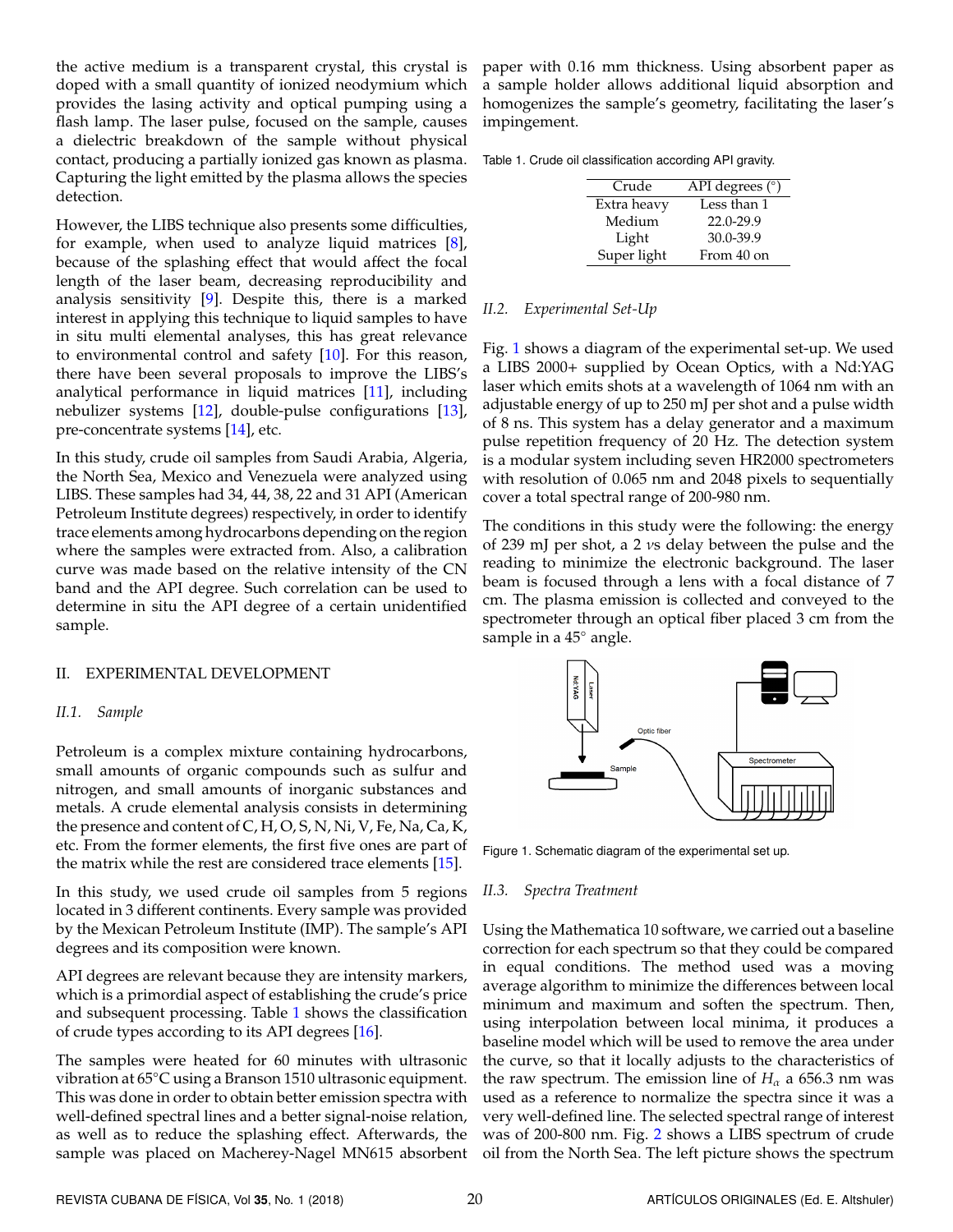before the treatment while the right picture shows the same spectrum after the treatment.

<span id="page-2-0"></span>

Figure 2. LIBS spectrum of typical sample a) before and b) after the data treatment.

## *II.4. Experimental Procedure*

Filter paper was cut into pieces of  $1\times 2$  cm and then placed on the sample holder. A drop of crude oil, previously treated using ultrasound, was poured on the paper, it was left to settle for 1 hour before performing the analysis; this was done to ensure a good distribution.

Ten spectra were taken for each sample to have an averaged result. Separately, spectra were taken from a graphite pattern (Testbourne Ltd, 99 %), which was also analyzed under the same conditions.

Line identification was carried out using information from the National Institute of Standard and Technology, USA (NIST).

## III. RESULTS AND DISCUSSION

## *III.1. Elemental analysis*

Table [2](#page-2-1) shows the results obtained from the elemental analyses made using LIBS, the spectra were taken from crude oil samples from different regions, and ordered by their wavelength. We identified spectral lines corresponding to elements such as Ca, N, Fe, Na, K and O, some of them belonging to the sample and other to the environment. On the other hand, we identified the emissions corresponding to C-N, C-C and CH bands; the corresponding characteristic lines are shown in Table [3.](#page-2-2)

<span id="page-2-1"></span>Table 2. Elemental spectral lines observed when comparing spectra from graphite and from crude oil samples.

|                     |        |              |             |              | <b>North Sea</b> |   |   |
|---------------------|--------|--------------|-------------|--------------|------------------|---|---|
|                     |        |              |             |              |                  |   |   |
|                     |        |              |             |              |                  |   |   |
| $\overline{\rm CI}$ | 247.86 | $\mathsf{x}$ | x           | $\mathsf{x}$ | $\mathbf{x}$     | X | X |
| VI                  | 318.3  |              |             |              |                  | X |   |
| Ca II               | 393.36 | $\mathbf x$  | X           | X            | $\mathbf x$      | X | X |
| Ca II               | 396.84 | X            | X           | X            | X                | X | X |
| VI                  | 407.1  |              |             |              |                  | X |   |
| Ca I                | 422.67 | X            | X           | X            | X                | X | X |
| Ca I                | 430.25 | $\mathbf x$  |             |              |                  |   |   |
| Ca I                | 443.57 | X            |             |              |                  |   |   |
| Ba II               | 455.4  | X            |             |              |                  | x |   |
| $H_{\beta}$         | 486.1  |              | X           | X            | X                | X | x |
| NI                  | 500.5  |              | X           | X            | X                | X | X |
| Ca I                | 527.0  | X            |             |              |                  | X |   |
| Fe I                | 567.9  | X            | X           | X            |                  |   | X |
| Na I                | 588.99 | X            | $\mathbf x$ | X            | X                | X | X |
| Na I                | 589.59 | X            | X           | X            | $\mathbf x$      | X | X |
| Ca I                | 610.2  | X            |             |              |                  | X |   |
| Ca I                | 612.2  | X            |             |              |                  | X |   |
| Ca I                | 616.2  | X            |             |              |                  | X |   |
| Ca I                | 643.9  | X            |             |              |                  | X |   |
| Ca I                | 646.2  | X            |             |              |                  | X |   |
| Ca I                | 649.3  | X            |             |              |                  | X |   |
| ΝI                  | 648.53 | X            | X           |              |                  | X | X |
| $H_{\alpha}$        | 656.3  | X            | X           | X            | X                | X | X |
| Li I                | 670.79 | X            |             |              |                  | X |   |
| NI                  | 742.4  |              | X           | X            | X                | X | X |
| N <sub>I</sub>      | 744.2  |              |             |              |                  |   | X |
| NI                  | 746.83 |              | X           | x            | X                | X | X |
| KП                  | 766.49 | X            | X           | X            |                  | X |   |
| K I                 | 769.89 | X            |             |              |                  | X |   |
| OЦ                  | 777.2  | X            | X           | X            | X                | X | X |

Peak identification is performed based on the comparison with the NIST's database and it is confirmed with previous reports.

<span id="page-2-2"></span>Table 3. Molecular bands observed when comparing spectra from graphite and from crude oil samples.

| Band  | $\binom{m}{n}$ | <b><i>Graphite</i></b> |   | Algeria | Sea<br>North | Mexico              | ದ<br>Venezuel |
|-------|----------------|------------------------|---|---------|--------------|---------------------|---------------|
| C-N   | 358-359.2      | X                      | X | X       | X            | $\boldsymbol{\chi}$ | X             |
| C-N   | 385-389        | X                      | X | X       | x            | X                   | X             |
| $C-N$ | 415-422.7      | X                      | X | X       | X            | X                   | X             |
| C-H   | 428-432        | X                      |   |         |              |                     |               |
| $C-C$ | 466.9-473.7    | X                      | X | X       | X            | X                   | X             |
| $C-C$ | 512.9-516.5    | X                      | X | X       | X            | X                   | X             |
|       | 554.1-568.9    | x                      | x | x       | x            | X                   | x             |
|       |                |                        |   |         |              |                     |               |

As was expected and as it has been previously reported [\[17\]](#page-4-15), in the qualitative analysis of the spectra were lines corresponding to C, N, O, and H. These lines are characteristic of inherent elements composing crude oil or are due to the environment; for this reason, they are not important to identify the origin of each sample.

However, there are also lines that only appear in some samples. For example, the presence of Li is only detected in Mexican crude oil [\[18\]](#page-4-16). On the other hand, the Na line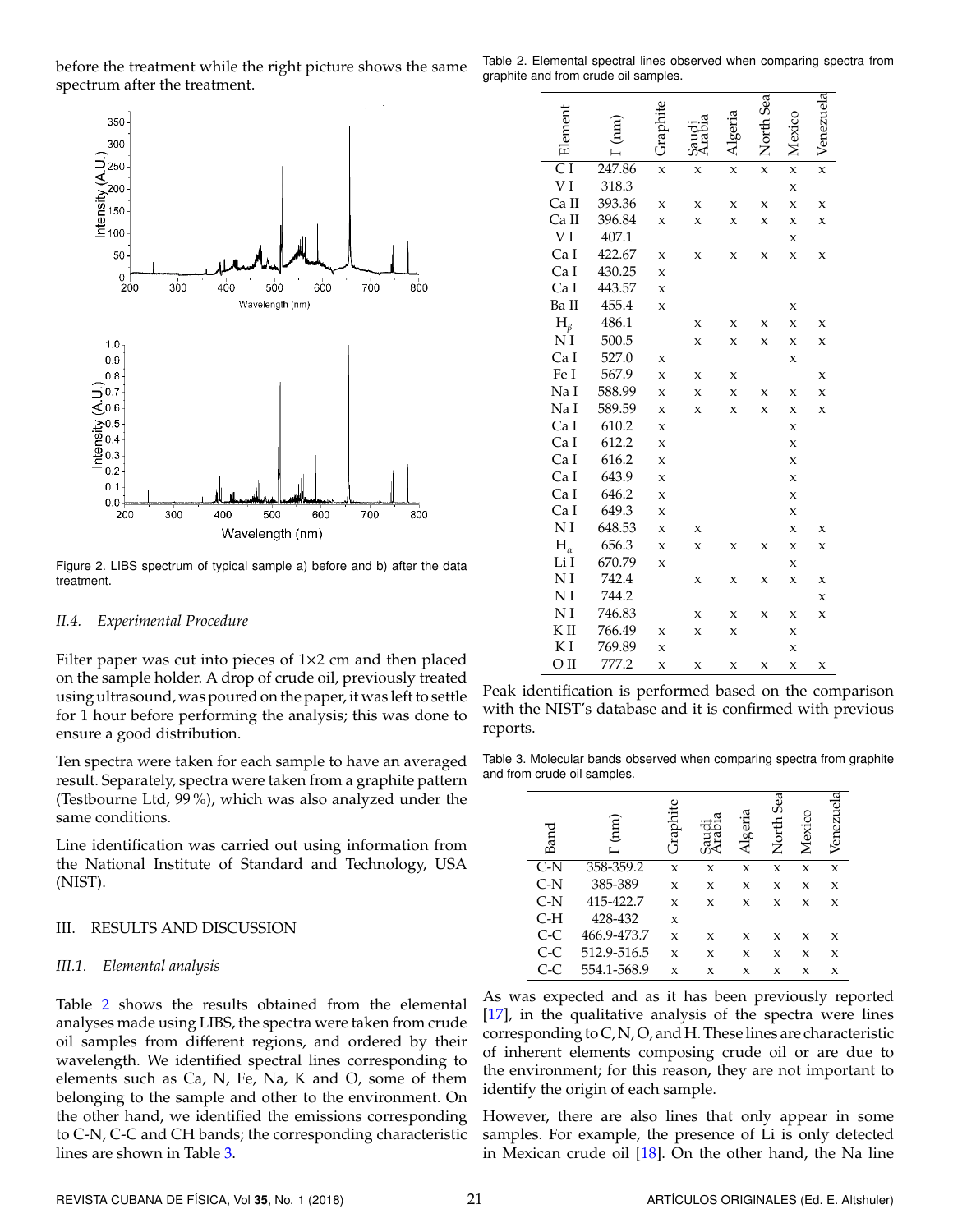shows a very different intensity in each simple, being the greatest the one corresponding to the Mexican crude oil, which comes from a region with limestone subsoil [\[19\]](#page-4-17). As has been reported previously, there is a relation between crude's composition and the subsoil's composition, being this one of the factors allowing to determine the origin of crude oil [\[20\]](#page-4-18).

## *III.2. Correlation between molecular bands and API degrees*

Determination of crude API degrees was developed by the American Petroleum Institute (API) to measure the relative density of different petroleum liquids, expressed in degrees. API gravity is graduated in degrees on a hydrometer instrument and was designed in a way that most values would fall between  $10^{\circ}$  y  $70^{\circ}$ . The formula used to obtain this effect is API Gravity =  $(141.5/\text{SG}$  at  $60°\text{F})$  - 131.5; in which SG is the specific gravity of the liquid, this complemented with the temperature, allows to determine the API degrees correlating them with data from (ad hoc) tables, with which the respective value of  $60°$ F is obtained [\[21\]](#page-4-19). However, these calculations get complicated when a follow-up is required at variable pressure and temperature as the extraction is performed [\[22\]](#page-4-20).

The LIBS technique, due to its portability, allows to carry out an express in situ analysis. This offers a new alternative for determining the API degree almost immediately, without having to carry the samples to the laboratory.

As it is known, API degree indicates the proportions of elements strange to the crude's chemical structure, such as metals. Nevertheless, the presence of these elements could be associated with the composition of the field's subsoil or it could be manifested in such reduced proportions that it would difficult its determination with a rapid technique such as LIBS in field conditions. In contrast, the emission associated with molecular bands like C-N is easily detected and, if there was a direct correlation with the API degree, it could serve as an immediate indicator.

Fig. [3](#page-3-0) shows correlation curves between API degree, provided by the IMP, and the normalized value corresponding to the area under the CN molecular band at 385.3 nm in Fig. [3a](#page-3-0) and its intensity value observed in Fig. [3b](#page-3-0).

## *III.3. Statistical Analysis*

Crude oil samples from Saudi Arabia (SA), Algeria (AL), Mexico (MX), the North Sea (NS) and Venezuela (VN) were analyzed using the LIBS technique. 10 spectra were taken from each sample, and so 50 spectra were registered. Spectra were classified with the *k*-means method [\[23\]](#page-4-21), using the open source statistical software PAST [\[24\]](#page-4-22).

The *k*-means algorithm is a clustering method, which aims to separate m observations  $x_1, x_2, \ldots, x_m$ , in which  $x_i$  is a real vector of *d* dimensions and builds *k* groups, associating the

*x<sup>i</sup>* vector to the *j*-th group. In order to make the classification, the k-means algorithm was parameterized with  $k = 5$  groups.

<span id="page-3-0"></span>

Figure 3. Correlation between API degree with respect to the line of the CN molecular band at 385.3 nm. Dependency is calculated regarding the a) normalized value of the area under the curve of the characteristic line b) normalized value of the relative intensity of the characteristic line.

Table [4](#page-3-1) shows the result of this classification. Samples from Saudi Arabia (group 1), Mexico (group 2) and the North Sea (group 4) were correctly classified. However, some samples from Algeria (group 2) and Venezuela (group 5) were not. This indicates that the LIBS spectra had similarities that prevent a successful classification.

<span id="page-3-1"></span>Table 4. Classification of crude oil samples from Saudi Arabia, Algeria, Mexico, North Sea and Venezuela.

| Sample          | Group | Sample          | Group          | Sample | Group | Sample          | Group          | Sample | Group          |
|-----------------|-------|-----------------|----------------|--------|-------|-----------------|----------------|--------|----------------|
| SA <sub>1</sub> | 1     | AL1             | $\overline{2}$ | MX1    | 3     | NS <sub>1</sub> | 4              | VN1    | 5              |
| SA <sub>2</sub> | 1     | AI.2            | $\overline{2}$ | MX2    | 3     | NS <sub>2</sub> | 4              | VN2    | $\overline{2}$ |
| SA <sub>3</sub> | 1     | AL3             | $\overline{2}$ | MX3    | 3     | NS <sub>3</sub> | $\overline{4}$ | VN3    | 5              |
| SA4             | 1     | AL4             | 2              | MX4    | 3     | NS <sub>4</sub> | 4              | VN4    | 5              |
| SA <sub>5</sub> | 1     | AL5             | $\overline{2}$ | MX5    | 3     | NS <sub>5</sub> | 4              | VN5    | 5              |
| SA <sub>6</sub> | 1     | AL6             | $\overline{2}$ | MX6    | 3     | NS <sub>6</sub> | 4              | VN6    | 5              |
| SA <sub>7</sub> | 1     | AL <sub>7</sub> | $\overline{2}$ | MX7    | 3     | NS7             | 4              | VN7    | 5              |
| SA <sub>8</sub> | 1     | AL <sub>8</sub> | $\overline{2}$ | MX8    | 3     | NS <sub>8</sub> | 4              | VN8    | 5              |
| SA <sub>9</sub> | 1     | AL9             | 5              | MX9    | 3     | NS <sub>9</sub> | 4              | VN9    | 5              |
| <b>SA10</b>     |       | AL10            | $\overline{2}$ | MX10   | 3     | <b>NS10</b>     | 4              | VN10   | 5              |

#### IV. CONCLUSIONS

Previous treatment using ultrasound is a rapid and effective method to prepare the samples to obtain high quality spectra, easy to interpret.

The LIBS technique allows to perform qualitative compositional analysis of crude oil in a fast way to identify